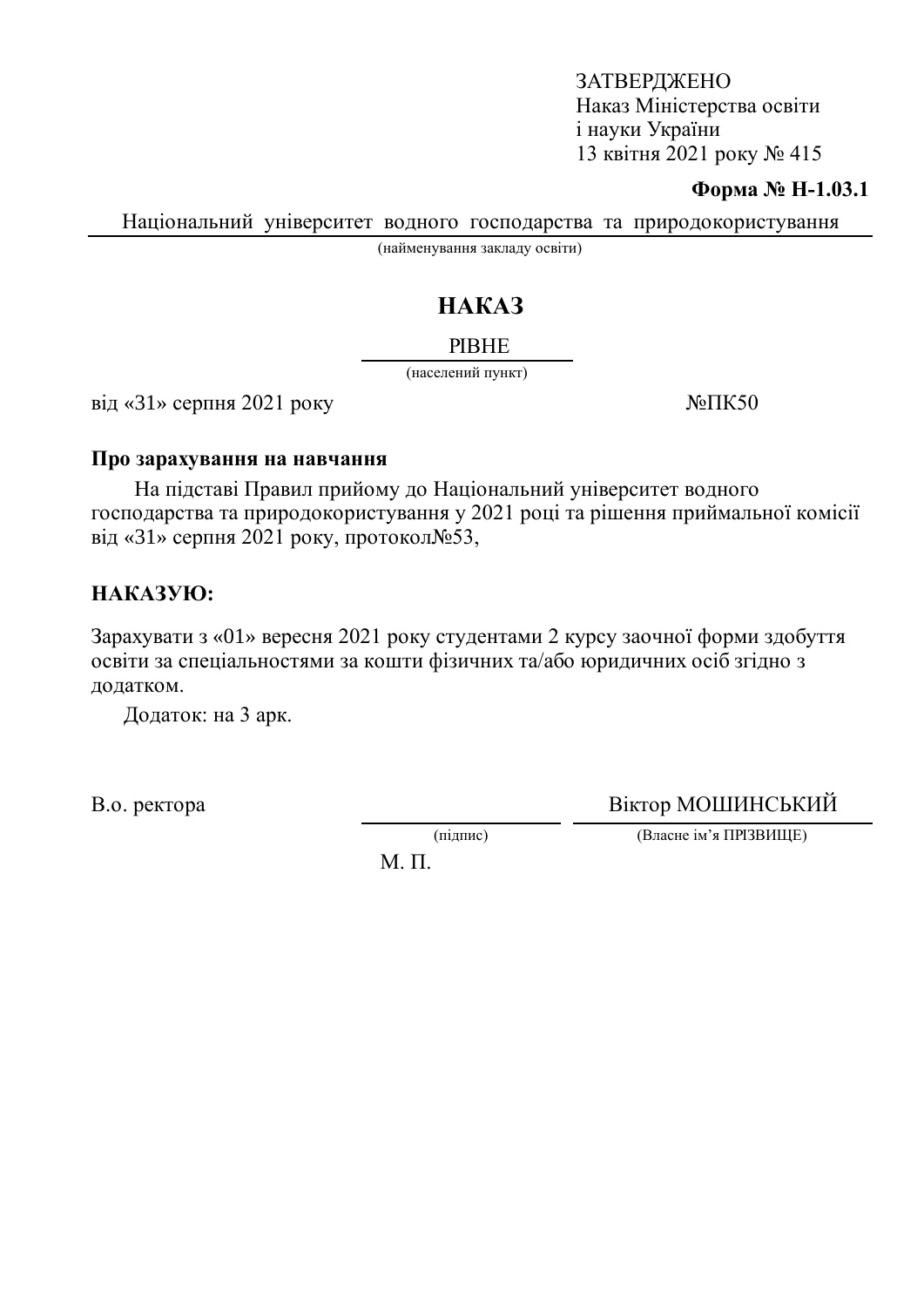## ЗАТВЕРДЖЕНО Наказ Міністерства освіти і науки України 13 квітня 2021 року № 415

# **Форма № Н-1.03.2**

| Міністерство освіти і науки України |                     |                                                                  |          |          |                               | Національний університет<br>водного господарства та<br>природокористування                                                                        | Додаток до наказу від «31» серпня 2021 року<br>$\mathbb{N}^{\circ}$ TIK50                                                                                      |                                                                   |                  |
|-------------------------------------|---------------------|------------------------------------------------------------------|----------|----------|-------------------------------|---------------------------------------------------------------------------------------------------------------------------------------------------|----------------------------------------------------------------------------------------------------------------------------------------------------------------|-------------------------------------------------------------------|------------------|
| 017 Фізична культура і спорт        |                     |                                                                  |          | Державна |                               | Бакалавр                                                                                                                                          | кошти фізичних та/або<br>Заочна<br>юридичних осіб                                                                                                              |                                                                   |                  |
| $\mathbb{H}^{\mathbb{H}}$<br>ع      | СДЕБО<br>заяви<br>ع | $\blacksquare$<br>рсної пропозиції н<br>ЄДЕБО<br>конкурсної<br>⊟ | прізвище | ім'я     | по батькові (за<br>наявності) | номер, серія, дата видачі та<br>тип документа про освітній<br>(освітньо-кваліфікаційний)<br>рівень/ступінь, на основі<br>якого відбувається вступ | рік та номери<br>сертифікатів<br>зовнішнього<br>незалежного<br>оцінювання/<br>єдиного<br>вступного<br>іспиту/ єдиного<br>фахового<br>вступного<br>випробування | назва спеціалізацій,<br>освітніх програм в<br>межах спеціальності | 6a<br>конкурсний |
|                                     | 10257529 950990     |                                                                  | Опанасюк | Назар    | Геннадійович                  | 51984031 PB 10.07.2020<br>Свідоцтво про здобуття<br>повної загальної середньої<br>освіти                                                          |                                                                                                                                                                | Фізична культура і<br>спорт                                       | 168,000          |

### Додаток до наказу про зарахування на навчання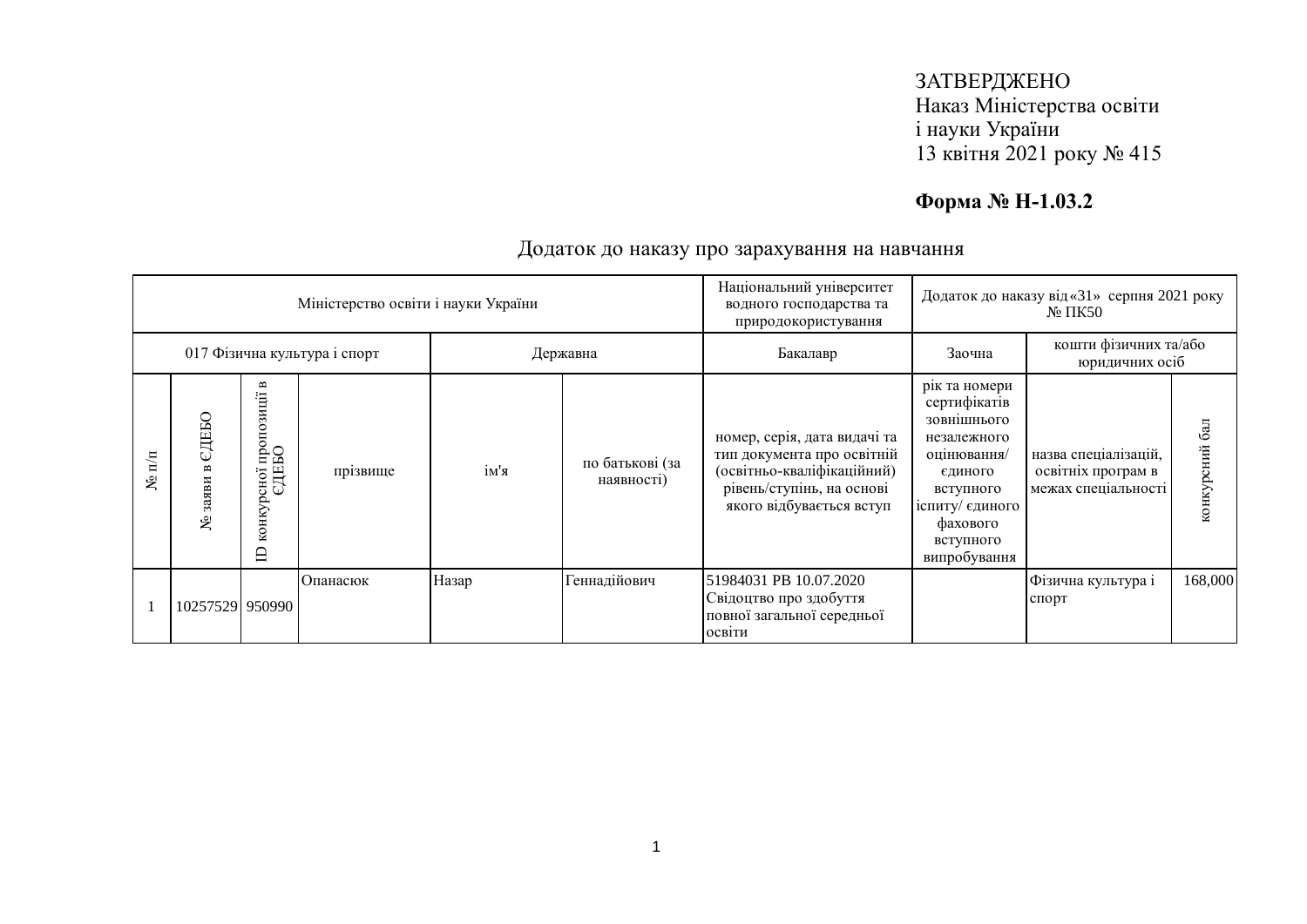## ЗАТВЕРДЖЕНО Наказ Міністерства освіти і науки України 13 квітня 2021 року № 415

# **Форма № Н-1.03.2**

| Міністерство освіти і науки України |                     |                                                                            |          |          |                               | Національний університет<br>водного господарства та<br>природокористування                                                                        | Додаток до наказу від «31» серпня 2021 року<br>$\mathbb{N}^{\circ}$ TIK50                                                                                      |                                                                   |                  |
|-------------------------------------|---------------------|----------------------------------------------------------------------------|----------|----------|-------------------------------|---------------------------------------------------------------------------------------------------------------------------------------------------|----------------------------------------------------------------------------------------------------------------------------------------------------------------|-------------------------------------------------------------------|------------------|
| 081 Право                           |                     |                                                                            |          | Державна |                               | Бакалавр                                                                                                                                          | кошти фізичних та/або<br>Заочна<br>юридичних осіб                                                                                                              |                                                                   |                  |
| $\mathbb{E}$<br>ৼ                   | СДЕБО<br>заяви<br>٤ | $\blacksquare$<br>рсно1 пропозиції в<br>ЄДЕБО<br>конкурсної<br>$\triangle$ | прізвище | ім'я     | по батькові (за<br>наявності) | номер, серія, дата видачі та<br>тип документа про освітній<br>(освітньо-кваліфікаційний)<br>рівень/ступінь, на основі<br>якого відбувається вступ | рік та номери<br>сертифікатів<br>зовнішнього<br>незалежного<br>оцінювання/<br>єдиного<br>вступного<br>іспиту/ єдиного<br>фахового<br>вступного<br>випробування | назва спеціалізацій,<br>освітніх програм в<br>межах спеціальності | 6a<br>конкурсний |
|                                     | 10259251 951750     |                                                                            | Медведюк | Денис    | Максимович                    | 50711584 BC 29.06.2019<br>Свідоцтво про здобуття<br>повної загальної середньої<br>освіти                                                          |                                                                                                                                                                | Право                                                             | 170,000          |

### Додаток до наказу про зарахування на навчання